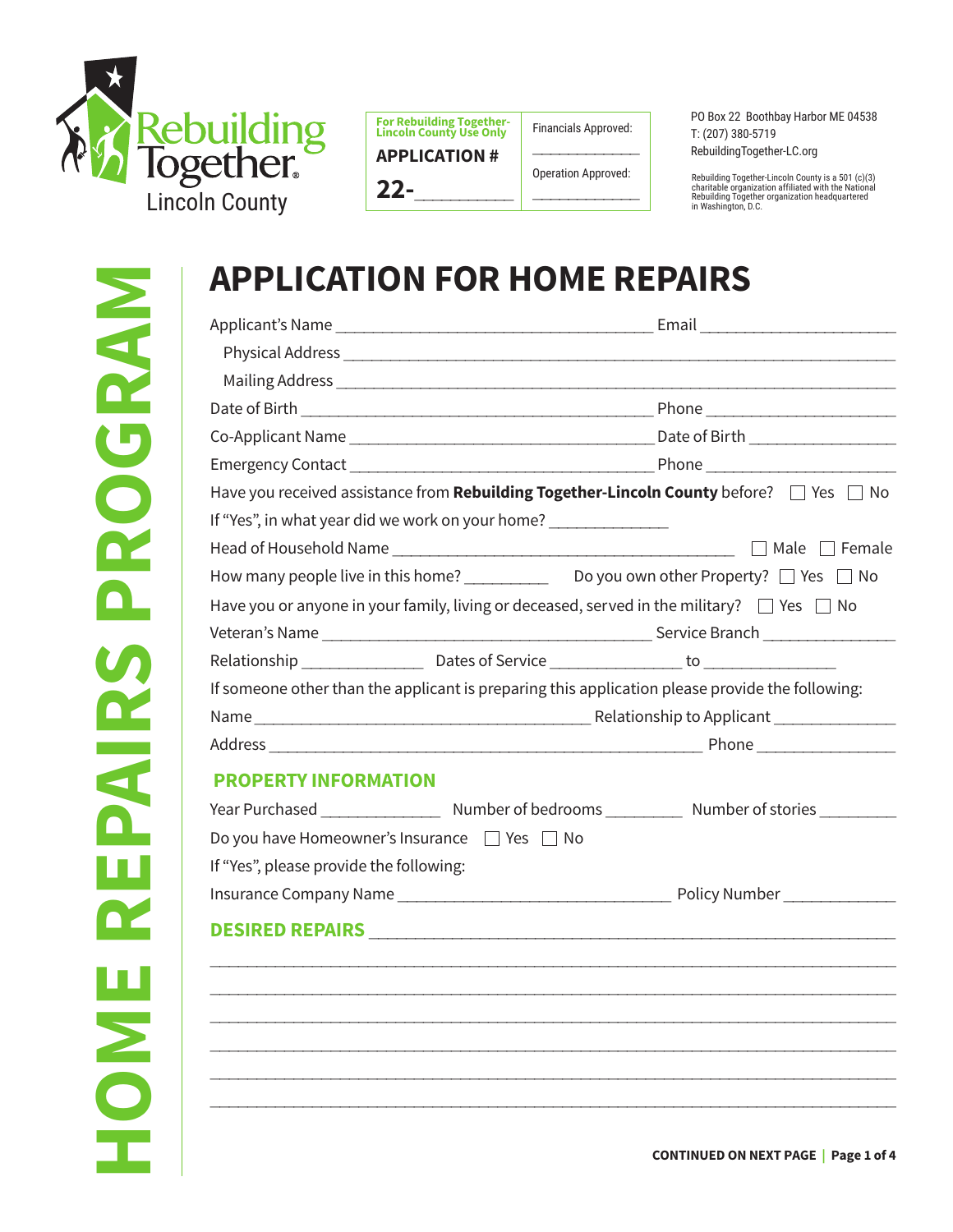

# **HOME REPAIRS PROGRAM APPLICATION**

PO Box 22 Boothbay Harbor ME 04538 | T: (207) 380-5719 | RebuildingTogether-LC.org

Rebuilding Together-Lincoln County is an all-volunteer effort that relies on community involvement. If your home is selected, friends and family ages 14 and older are expected to work with us, including helping and thanking volunteers. Please initial to indicate your agreement: \_\_\_\_\_\_\_ **Initial**

## I understand that I am required to volunteer to the best of my ability, and that adult family or friends on site during the workday will also participate. \_\_\_\_\_\_\_\_\_\_ Initial

# **DOCUMENTS REQUIRED TO PROVE OWNERSHIP, INCOME AND RESIDENCE**

Please submit copies of the following documents when you return the application. Applications submitted without these documents will not be considered. If you must send originals, we will copy them and return originals to you.

- **1. Proof of Ownership** Rebuilding Together Application Approval Committee will obtain necessary docu mentation from Lincoln County Registry of Deeds.
- **2. Proof of Income** (submit **one only**) **for ALL Residents in Your Home**
	- a **copy** of your (and/or their) W-2 or benefit/retirement statements(s).
	- **OR** a copy of your (and/or their) last year's Federal Tax Return (1040).
- **3. Proof of Residence** (submit **one only**)
	- a **copy** of a recent telephone bill **OR** utility bill.

|                                                                                                                                                                                                                                                                                                                                                                                                                                                                                                                   | Other Land and building                                                                                                                                            | $\frac{1}{2}$                                                                                                                                                                                                                                                                                                                                                                                                                                             |  |  |  |
|-------------------------------------------------------------------------------------------------------------------------------------------------------------------------------------------------------------------------------------------------------------------------------------------------------------------------------------------------------------------------------------------------------------------------------------------------------------------------------------------------------------------|--------------------------------------------------------------------------------------------------------------------------------------------------------------------|-----------------------------------------------------------------------------------------------------------------------------------------------------------------------------------------------------------------------------------------------------------------------------------------------------------------------------------------------------------------------------------------------------------------------------------------------------------|--|--|--|
| $\sim$                                                                                                                                                                                                                                                                                                                                                                                                                                                                                                            | Stocks, Bonds and Other                                                                                                                                            | $\sim$ $\sim$                                                                                                                                                                                                                                                                                                                                                                                                                                             |  |  |  |
| Your Monthly Income / All Sources:                                                                                                                                                                                                                                                                                                                                                                                                                                                                                |                                                                                                                                                                    | <b>Household Monthly Income / All Sources:</b>                                                                                                                                                                                                                                                                                                                                                                                                            |  |  |  |
| $\frac{1}{2}$<br>$\frac{1}{2}$<br>the contract of the contract of the<br>the control of the control of the control of<br>the control of the control of the con-                                                                                                                                                                                                                                                                                                                                                   | Employment<br>Other (Include items like Alimony,<br>Child Support, etc.)<br>Social Security<br><b>SSI</b><br>Pension<br>Retirement<br>VA<br>Rental<br><b>Total</b> | $\sim$<br>$\frac{1}{2}$<br>$\sim$<br>the contract of the contract of the contract of<br>S                                                                                                                                                                                                                                                                                                                                                                 |  |  |  |
| <b>Household Monthly Expenses / Liabilities:</b>                                                                                                                                                                                                                                                                                                                                                                                                                                                                  |                                                                                                                                                                    |                                                                                                                                                                                                                                                                                                                                                                                                                                                           |  |  |  |
| $\frac{1}{2}$<br>$\begin{array}{cccccccccc} \multicolumn{2}{c}{} & \multicolumn{2}{c}{} & \multicolumn{2}{c}{} & \multicolumn{2}{c}{} & \multicolumn{2}{c}{} & \multicolumn{2}{c}{} & \multicolumn{2}{c}{} & \multicolumn{2}{c}{} & \multicolumn{2}{c}{} & \multicolumn{2}{c}{} & \multicolumn{2}{c}{} & \multicolumn{2}{c}{} & \multicolumn{2}{c}{} & \multicolumn{2}{c}{} & \multicolumn{2}{c}{} & \multicolumn{2}{c}{} & \multicolumn{2}{c}{} & \multicolumn{2}{c}{} & \multicolumn{2}{c}{} & \mult$<br>$\sim$ | Food<br>Transportation<br>Clothing<br><b>Credit Card Debt</b><br>Miscellaneous Debt<br><b>Total</b>                                                                | $\frac{1}{2}$<br>$\begin{array}{cccccccccc} \hline \end{array} \hspace{2em} \begin{array}{cccccccccc} \hline \end{array} \hspace{2em} \begin{array}{cccccccccc} \hline \end{array} \hspace{2em} \begin{array}{cccccccccc} \hline \end{array} \hspace{2em} \begin{array}{cccccccccc} \hline \end{array} \hspace{2em} \begin{array}{cccccccccc} \hline \end{array} \hspace{2em} \begin{array}{cccccccccc} \hline \end{array} \hspace{2em} \end{array}$<br>Ś |  |  |  |
|                                                                                                                                                                                                                                                                                                                                                                                                                                                                                                                   | $\frac{1}{2}$                                                                                                                                                      |                                                                                                                                                                                                                                                                                                                                                                                                                                                           |  |  |  |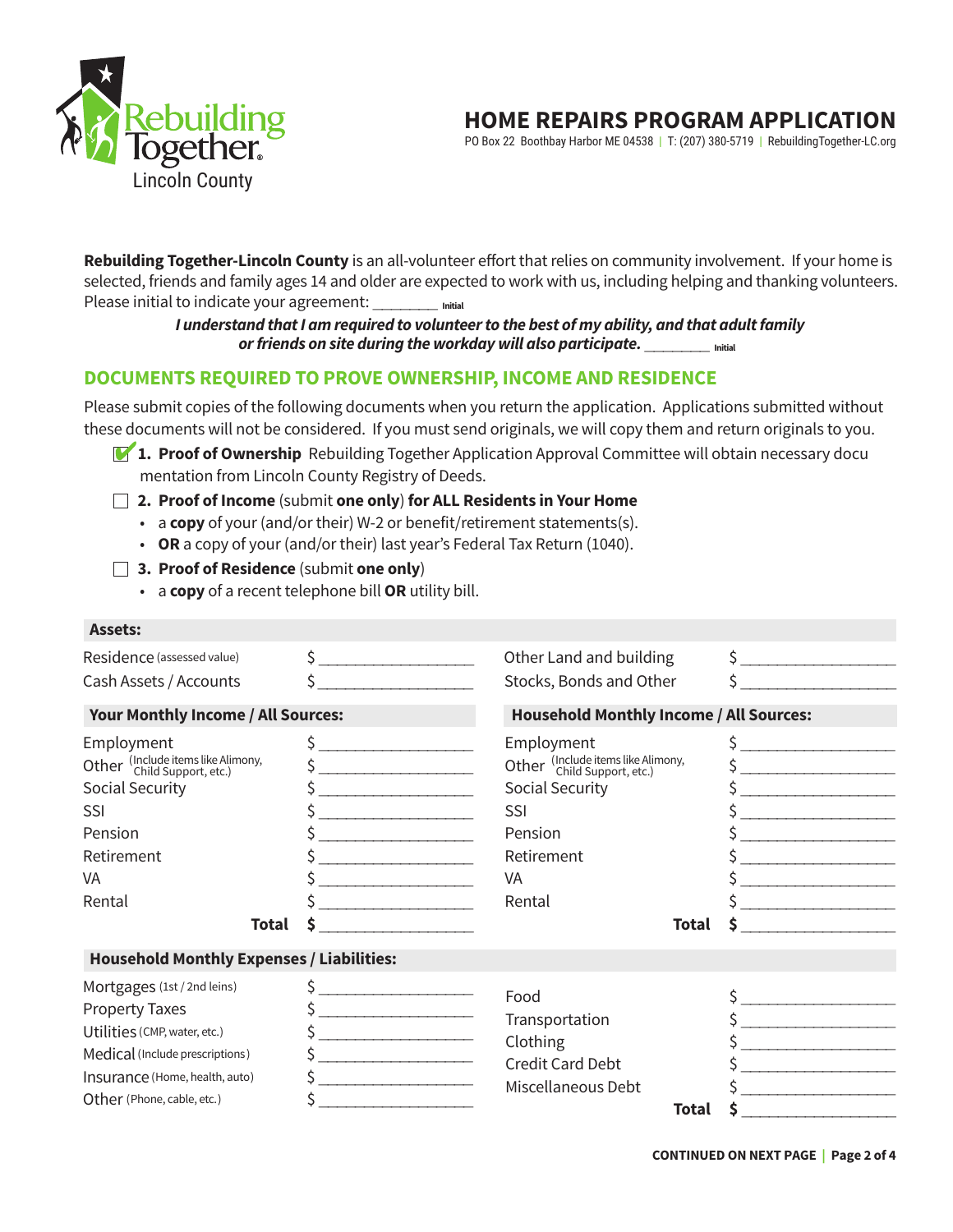

# **HOME REPAIRS PROGRAM APPLICATION**

PO Box 22 Boothbay Harbor ME 04538 | T: (207) 380-5719 | RebuildingTogether-LC.org

## **HOMEOWNER'S STATEMENT OF ELIGIBILITY**

I, **I** and the vertex of the vertex of the vertex have asked **Rebuilding Together-Lincoln County** to make repairs to my home at the country Maine of the country of the country of the country of the country Maine. I understand that **Rebuilding Together-Lincoln County** is funded by charitable donations and grants that provide assistance to the elderly, disabled or low-income families with children who have no other way to afford home repairs.

I also understand that **Rebuilding Together-Lincoln County** is obligated to use its charitable donations and government funds only for assistance of eligible clients. In addition, I understand to knowingly submit false information is considered fraud and punishable under law. By signing my name to this statement, I guarantee that I am eligible to receive this assistance, as follows:

- 1) All information submitted on my **APPLICATION FOR HOME REPAIRS** is complete and correct. \_\_\_\_\_\_\_ **Initial**
- 2) I am the sole owner of the home at the above address, or I share ownership with persons who are also eligibile to receive this assistance. \_\_\_\_\_\_\_ **Initial**
- 3) The physical address above is my full-time residence.
- 4) I understand if I need to sell within a two-year period, I will be responsible for reimbursing Rebuilding Together- Lincoln County for the cost of materials that were used in repairs for my home.
- 5) I, my spouse, partner and/or any other owners of my home have no other financial resources to afford the services that I have requested. \_\_\_\_\_\_\_\_ Initial
- 6) I authorize Rebuilding Together-Lincoln County and its representatives to complete paperwork required to obtain building permits as necessary. \_\_\_\_\_\_\_ **Initial**

Applicant Signature **Exercise 2 and 2 and 2 and 2 and 2 and 2 and 2 and 2 and 2 and 2 and 2 and 2 and 2 and 2 and 2** 

Witness Signature \_\_\_\_\_\_\_\_\_\_\_\_\_\_\_\_\_\_\_\_\_\_\_\_\_\_\_\_\_\_\_\_\_\_\_\_\_\_\_\_\_\_\_\_\_\_\_\_\_\_\_\_\_\_ Date \_\_\_\_\_\_\_\_\_\_\_\_\_\_\_\_